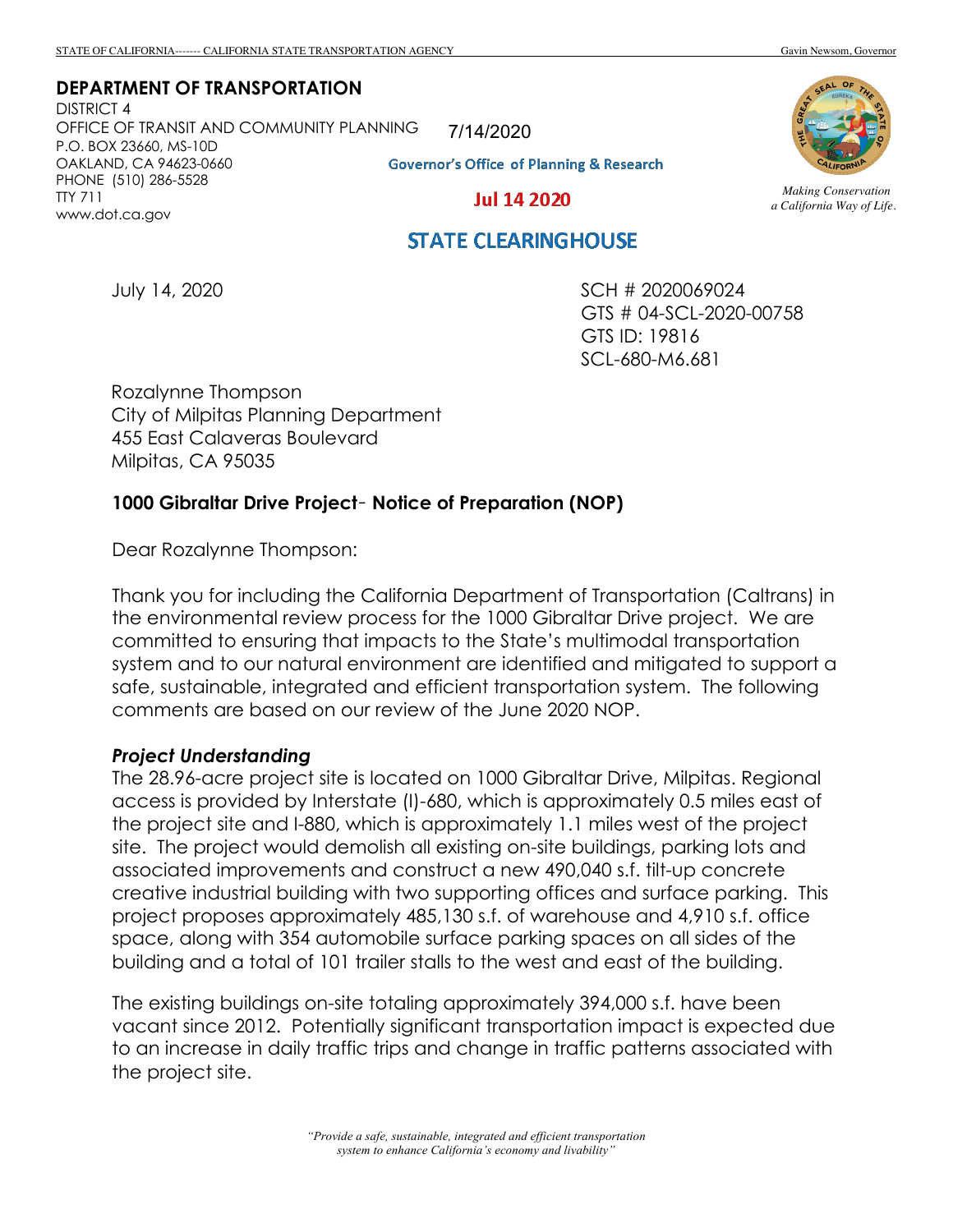# *Highway Operations*

To determine the vehicular traffic impacts to the local and regional transportation system, please provide the following information for this project: trip generation, trip distribution, and trip assignment estimates. All projectgenerated trips should be added to the existing traffic demand volumes and the future forecasted scenario traffic demand volumes. Existing traffic demands should be taken from pre or post COVID-19 once traffic levels return to normal.

Please evaluate the following ramps and its corresponding intersection for potential impacts:

## **Route 680**

SB off-ramp to WB Calaveras SB off-ramp to Landess Avenue/Montague Expressway SB on-ramp from EB Landess Avenue NB on-ramp from EB Landess Avenue

### **Route 880**

NB off-ramp to Route 237 SB off-ramp to EB Route 237 NB on-ramp from WB Route 237 SB on-ramp from WB Route 237 SB off-ramp to NB Montague Expressway NB off-ramp to NB Montague Expressway NB on-ramp from SB Montague Expressway SB on-ramp from SB Montague Expressway SB off-ramp to Tasman Drive/Great Mall Parkway NB off-ramp to Tasman Drive/Great Mall Parkway SB on-ramp from Tasman Drive/Great Mall Parkway NB on-ramp from Tasman Drive/Great Mall Parkway

# **Route 237**

Intersection of Calaveras Blvd. and S. Milpitas Blvd.

Evaluations of the aforementioned locations and its corresponding intersection should include:

- On-ramp storage capacity evaluations to determine if on-ramp queues are spilling back to the city streets;
- Off-ramp storage capacity evaluations to determine if off-ramp queues are spilling back onto mainline freeway;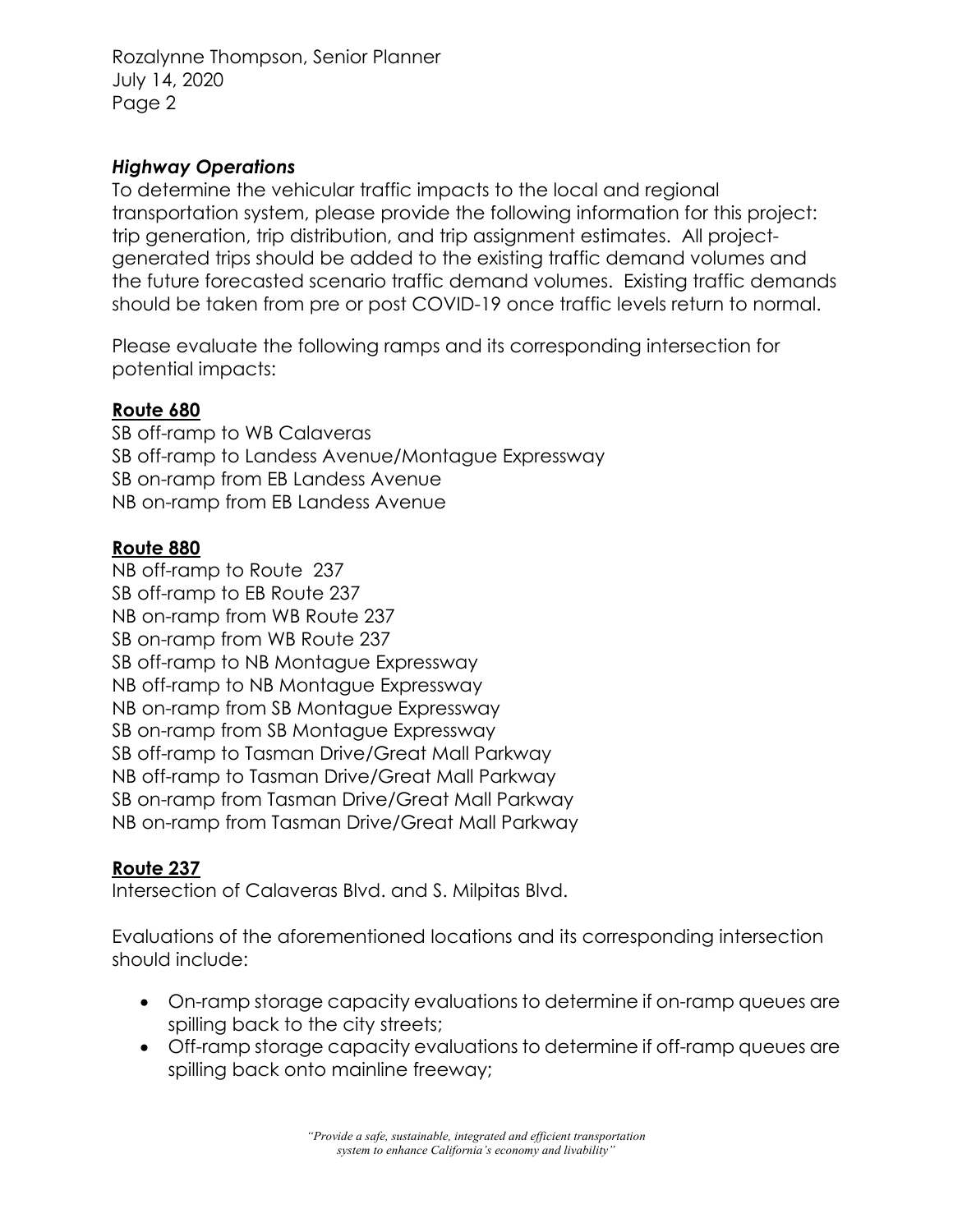- Storage capacity evaluations for all of the turning movements at the intersections;
- Increased queue lengths from the project; and
- All of the above for intersections upstream of any intersections where there is queue spillback.

In addition, the project should evaluate its impact to the operations of the mainline freeways (I-880, I-680, SR-237 (Calaveras Boulevard)) near the vicinity of the project, which include, but are not limited to, the upstream/downstream areas near the locations previously listed.

# *Travel Demand Analysis*

Please submit a travel demand analysis that provides a Vehicle Miles Traveled (VMT) analysis resulting from the proposed project. With the enactment of Senate Bill (SB) 743, Caltrans is focusing on transportation infrastructure that supports smart growth and efficient development to ensure alignment with State policies using efficient development patterns, innovative travel demand reduction strategies, multimodal improvements, and VMT as the primary transportation impact metric. The travel demand analysis should include:

- A vicinity map, regional location map, and site plan clearly showing project access in relation to the State Transportation Network (STN). Ingress and egress for all project components should be clearly identified. Clearly identify the State right-of-way (ROW). Project driveways, local roads and intersections, car/bike parking, and transit facilities should be mapped.
- A VMT analysis pursuant to the City's guidelines or, if the City has no guidelines, the Office of Planning and Research's Guidelines. Projects that result in automobile VMT per capita above the threshold of significance for existing (i.e. baseline) city-wide or regional values for similar land use types may indicate a significant impact. If necessary, mitigation for increasing VMT should be identified. Mitigation should support the use of transit and active transportation modes. Potential mitigation measures that include the requirements of other agencies such as Caltrans are fully enforceable through permit conditions, agreements, or other legallybinding instruments under the control of the City.
- A schematic illustration of walking, biking and auto conditions at the project site and study area roadways. Potential safety issues for all road users should be identified and fully mitigated.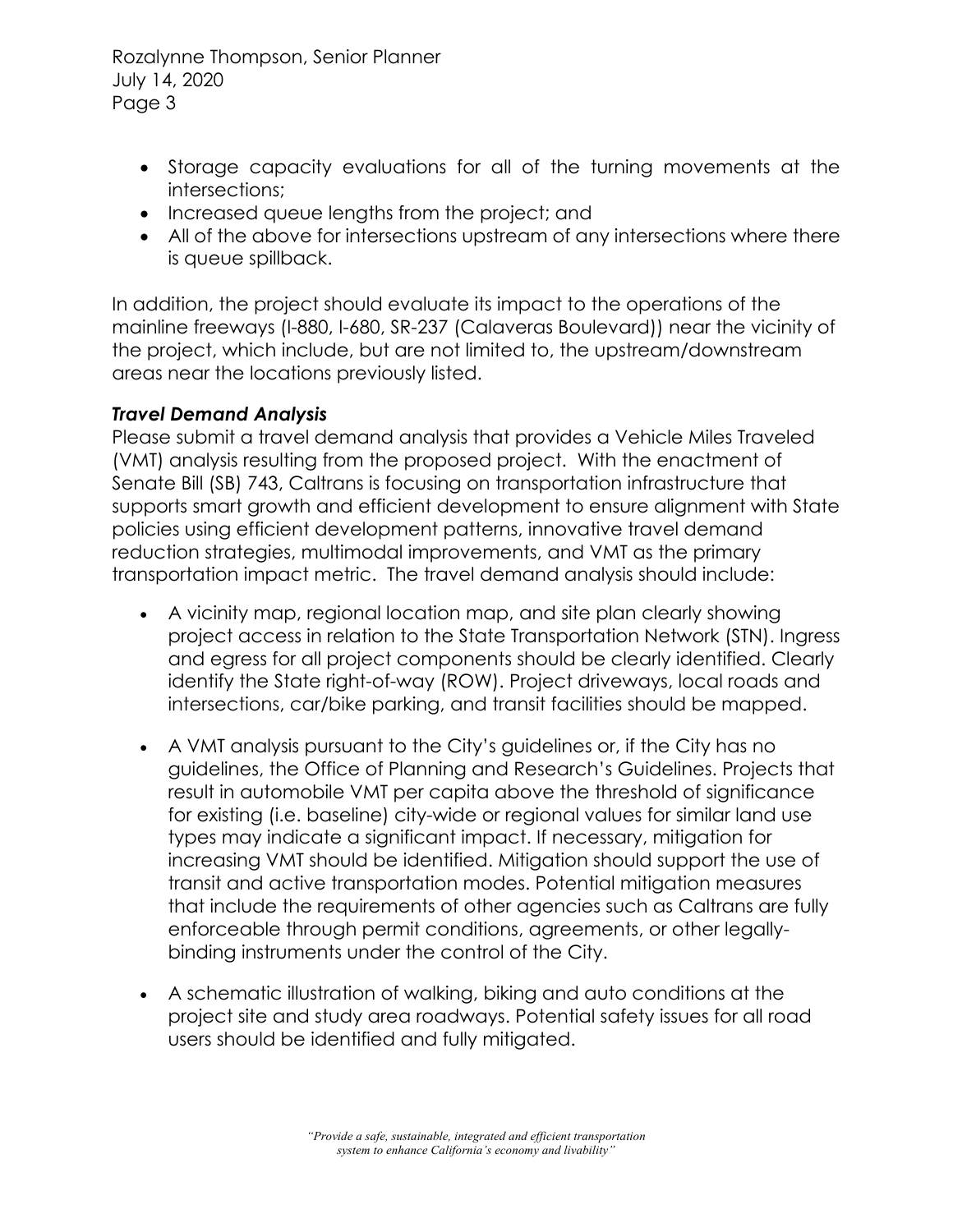- The project's primary and secondary effects on pedestrians, bicycles, travelers with disabilities and transit performance should be evaluated, including countermeasures and trade-offs resulting from mitigating VMT increases. Access to pedestrians, bicycle, and transit facilities must be maintained.
- Clarification of the intensity of events/receptions to be held at the location and how the associated travel demand and VMT will be mitigated.

## *Transportation Management Plan*

Where vehicular, bicycle, and pedestrian traffic may be impacted during the construction of the proposed project requiring traffic restrictions and detours, a Caltrans-approved Transportation Management Plan (TMP) is required. Pedestrian access through the construction zone must comply with the Americans with Disabilities Act (ADA) regulations (see Caltrans' Temporary Pedestrian Facilities Handbook for maintaining pedestrian access and meeting ADA requirements during construction at:

www.dot.ca.gov/hq/construc/safety/Temporary\_Pedestrian\_Facilities\_Handboo k.pdf) (see also Caltrans' Traffic Operations Policy Directive 11-01 "Accommodating Bicyclists in Temporary Traffic Control Zones" at: http://www.dot.ca.gov/trafficops/policy/11-01.pdf).

All curb ramps and pedestrian facilities located within the limits of the project are required to be brought up to current ADA standards as part of this project. The TMP must also comply with the requirements of corresponding jurisdictions. For further TMP assistance, please contact Caltrans Office of Traffic Management Chief, Raoul Maltez, via raoul.maltez@dot.ca.gov.

# *Lead Agency*

As the Lead Agency, the City of Milpitas is responsible for all project mitigation, including any needed improvements to the State Transportation Network (STN). The project's fair share contribution, financing, scheduling, implementation responsibilities and lead agency monitoring should be fully discussed for all proposed mitigation measures.

### *Encroachment Permit*

Please be advised that any permanent work or temporary traffic control that encroaches onto the ROW requires a Caltrans-issued encroachment permit. If any Caltrans facilities are impacted by the project, those facilities, including the sidewalk and curb, must meet American Disabilities Act (ADA) Standards as well